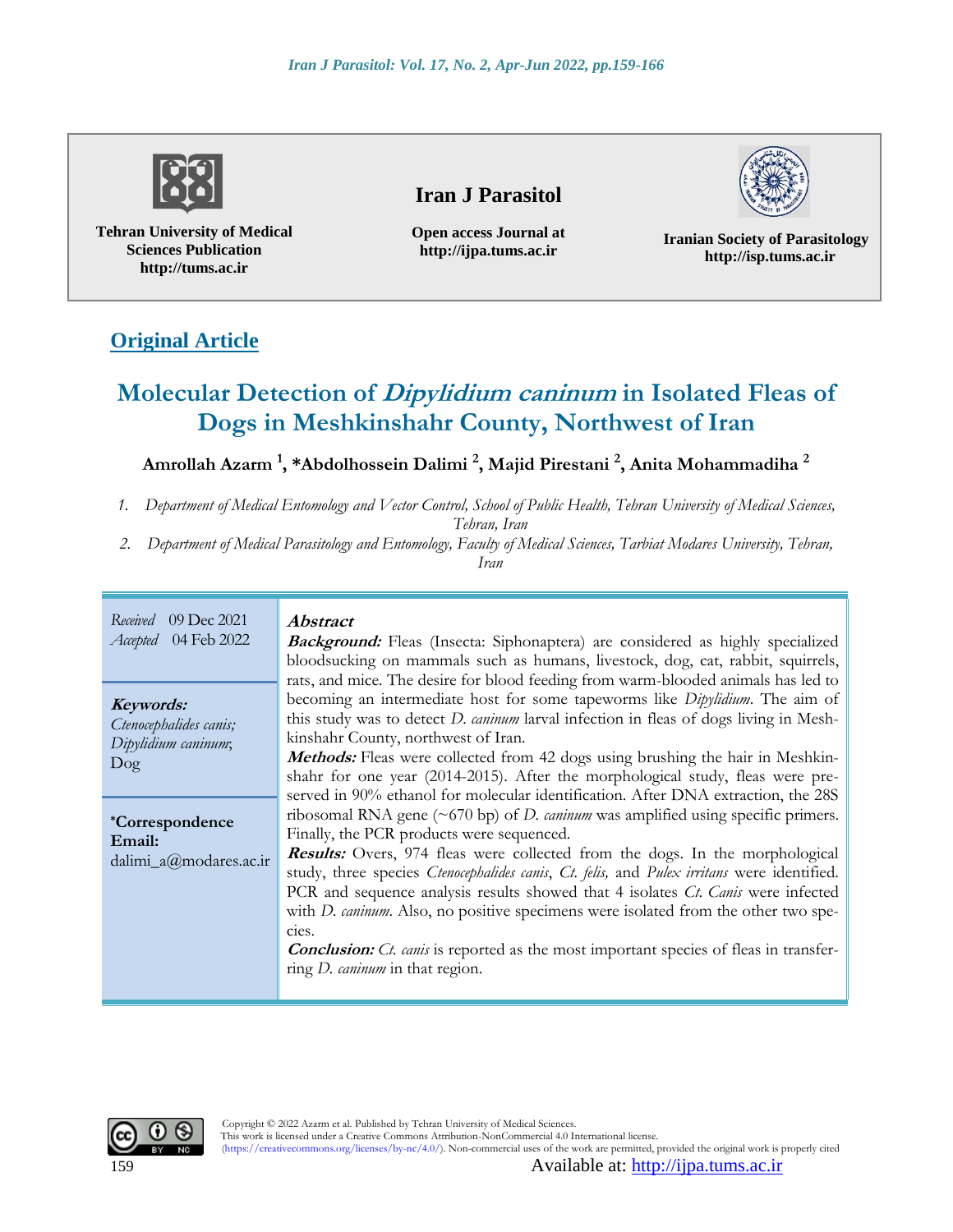### **Introduction**

ifferent species of arthropods such as fleas, ticks, mites, and lice actually live on the body of dogs as ectoparasites. Fleas are a group of ectoparasites that their body is laterally compressed. They are directly involved in the transmission of some diseases such as bubonic plague, murine typhus, tularemia and listeriosis (1). They can serve as a host for *Dipylidium caninum* and *Hymenolepis diminuta* (2)*.* One of the most important families of that species involved in the transmission of the disease to humans is policidae family. The *Ctenocephalides canis*, *Ct. felis*, *Pulex irritans, Xenopsylla cheopis* and *X. austria* are species in this family (3). Several studies have shown that three flea's species *Ct. canis*, *Ct. felis* and *P. irritans* have already been reported from dogs (4). *Ct. canis* and *Ct. felis* are known as intermediate host of many pathogens like *D. caninum* in dogs that some of them have a zoonotic role (5). D

*D. caninum* is a cosmopolite tapeworm parasite in the small intestines of dogs and cats is considered as a major public health problem in many parts of the world (6). Gravid segments are passed complete in the feces or appear in the perianal region of the host. After eating of an egg by the intermediate host (flea Ctenocephalides spp.), an oncosphere is released into the flea's intestine. The oncosphere enters the intestinal wall, grows in the flea's hemocoel, and change into a cysticercoid larva. The dogs becomes infected by ingesting the adult flea infected by the cysticercoid (7). Human become accidental hosts after ingestion of infected fleas. The infection is more prevalent in infants and young children due to their playing behaviors and their nearness with the dogs and cats (8).

Meshginshahr is an endemic area for canine visceral leishmaniasis, *Dirofilaria* and other pathogens parasites which some of them are pathogenic and zoonotic (9). The aim of this study was to detect *D. caninum* larval infection in fleas of dogs living in Meshkinshahr County, northwest of Iran.

### **Materials and Methods**

#### **Study area**

Ardabil Province is located in the North West of Iran and Meshginshahr County is located in Ardabil Province (Fig. 1).



**Fig. 1:** Meshginshahr County (area of study) in Ardabil province, North West of Iran.

#### **Sample population**

In this area, 42 dogs were examined for *D.caninum* infection and flea infestation. The dogs' age ranges were between 1 and 5 years old and were examined from Meshkinshahr and seven different villages, named Parikhan, Sarikhanloo, Urkandi, Ahmad Bigloo, Aghbalagh, Koojangh.

#### **Ethics approval**

This study was authorized by the Ethics Committee of Tarbiat Modares University (No. 6572- 1393.10.14), Tehran, Iran. We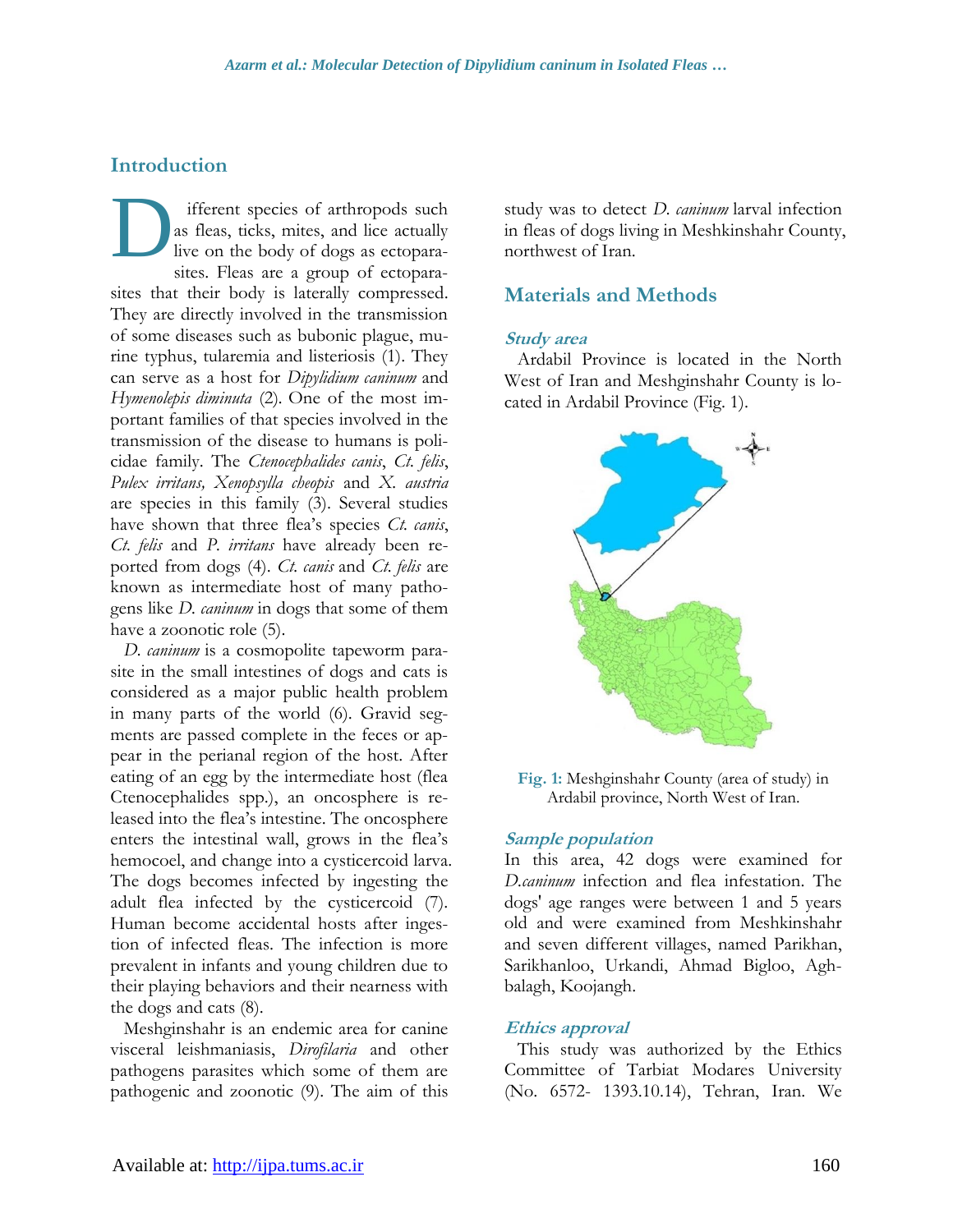conducted this study in accordance with the guidelines proposed by Helsinki Declaration.

#### **Collecting fleas**

The fleas were collected from the body of dogs using brushing hair. In some cases, the fleas were collected by the use of forceps. Samples collected from each dog were finally stored in 96% ethanol for further study.

#### **Morphological study**

Fleas were cleaned with water and immersed in lactophenol for 1 hour. Then each of them was fixed in between microscope slides and cover glass using lactophenol. After mounting, all fleas were counted at ×40 and identified at ×400 microscopically (10).

#### **Molecular analysis**

DNA is extracted from fleas using the method of Ish-horowicz (11). In PCR, a 670 bp fragment was amplified at the 28S rDNA locus. The specific primers were used to identify the contamination of fleas and blood. The primers were (5'-CAC ATT CAA CGC CCG ACT CCT GTA G-3') for forward and (5'- GCA TGC AAG TCA AAG GGT CCT ACG-3') for reverse (12). The PCR was performed for each flea species specimen separately. The amplification conditions were: 94 ˚C for 5 min, followed by 30 cycles of denaturation at 94 ˚C for the 30s; annealing at 52 ˚C for 30s, and extension at 72 ˚C for 40 s; with a final extension step at 72 °C for 10 min. The amplified product was visualized following DNA staining (FluoroDye DNA Fluorescent) of agarose  $(1.5\%)$  gels. The PCR products were sequenced by the ABI3730XL sequence analyzer (Macrogen, Korea). The sequences were edited and aligned using ClustalW

[\(http://www.ebi.ac.uk/Tools/msa/clustalw2/](http://www.ebi.ac.uk/Tools/msa/clustalw2/) ) and compared with reference sequences from GenBank.

For 28s ribosomal DNA sequences of various orders of Eucestoda, the phylogenetic tree was built with the maximum likelihood (ML) algorithm using molecular evolutionary genetics analysis (MEGA) software (version 7.0), including the sequence of representative *D. caninum* isolate from our study.

### **Results**

#### **Morphological study**

Forty-two dogs, consisting of 20 females (47.62%) and 22 males (52.38%) were examined. A total of 974 fleas belonging to the genus *Ctenocephalides* and *Pulex* were collected from each dog separately in different fixed localities in Meshginshahr County. The geographical features of the studied area and dispersion of the captured hosts are shown in Table 1.

The dog flea, *Ct. canis* was the most common flea infesting 100% of dogs, and *P. irritans* was identified on 8/42 (19.47%), and *Ct. felis* was identified on 7/42 (16.66%) respectively.

| <b>Area</b>  | <b>Geographical Features</b> |         | <i>No.</i> dogs $\binom{0}{0}$ | <i>No.</i> collected fleas $\binom{0}{0}$ |
|--------------|------------------------------|---------|--------------------------------|-------------------------------------------|
| Meshkinshahr | N382246                      | E474054 | 7(20)                          | 101(9.6)                                  |
| Parikhan     | N382452                      | E473852 | 5(14.4)                        | 152 (14.4)                                |
| Sarikhanloo  | N383105                      | E473110 | 3(8.5)                         | 28(2.7)                                   |
| Urkandi      | N382115                      | E473804 | 6(17.1)                        | 351 (33.3)                                |
| Ahmad Bigloo | N382441                      | E473336 | 3(8.5)                         | 187 (17.7)                                |
| Aghbalagh    | N382102                      | E474023 | 62(5.7)                        | 6(0.6)                                    |
| Koojangh     | N382918                      | E473053 | 8(22.8)                        | 204(19.4)                                 |
| Ahmad Abad   | N382200                      | E473534 | 1(2.9)                         | 24(2.3)                                   |

**Table 1:** Geographical features of the studied Area and dispersion of the captured hosts

.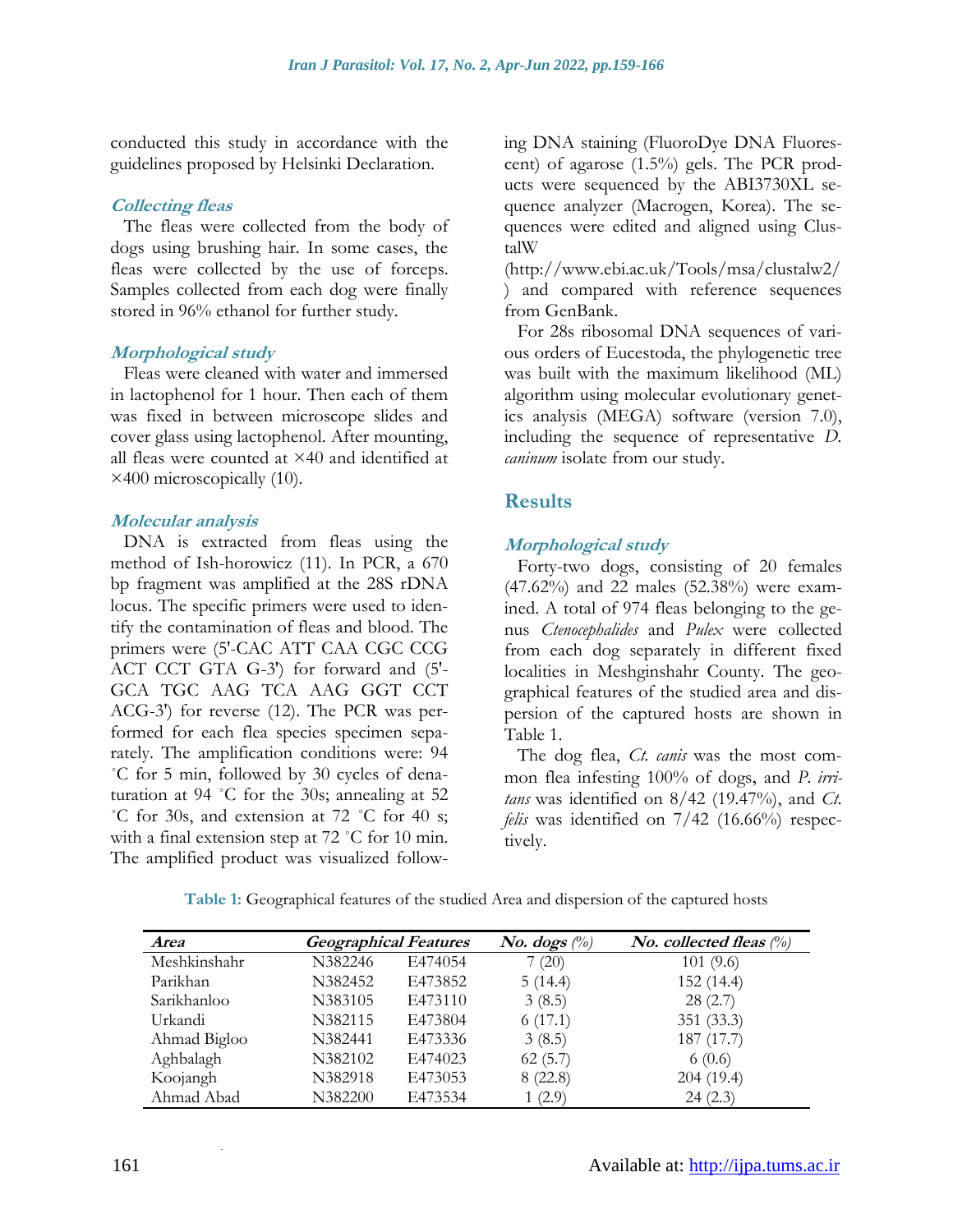#### **Molecular identification of D. caninum in fleas**

Molecular analysis was performed on fleas (192 isolates of *Ct. canis*, 12 isolates of *Ct. felis,* and 18 isolates of *P. irritans*) taken from dogs in order to identify *D. caninum*. Only 4 isolates of *Ct. Canis* were positive for the DNA of *D. caninum* (Fig. 2). None of the *Ct. felis* and *P. irritans* were infected with *D. caninum* (Table 2). Also, PCR was carried out on the fleas of healthy dogs and none of them were infective.



**Fig. 2:** The results of PCR based no rDNA extracted *D. caninum* from fleas collected from dogs in Meshginshahr County. The amplified ~670 bp product from the positive sample *D. caninum* was subjected to electrophoresis in 1.5% agarose gel. A 100-bp ladder (Lad), Positive samples (1-4), Negative samples (5, 6)

| Table 2: The results of fleas morphological study, PCR based <i>D. cannum</i> from fleas, collected from dogs in |  |
|------------------------------------------------------------------------------------------------------------------|--|
| Meshginshahr County                                                                                              |  |

| <b>Species of flea</b> | No. | No fleas were examined by<br>PCR | <b>PCR</b> positive |
|------------------------|-----|----------------------------------|---------------------|
| Ct. canis              | )30 | 192                              |                     |
| Ct. felis              | 12  | 12                               |                     |
| P. irritans            | 32  | 18                               |                     |

#### **Multiple alignment and phylogenetic analysis**

To assess genetic diversity among isolates, multiple alignments of the various isolates with the sequences produced in the present study was generated.

The phylogenetic analysis was constructed using Maximum Likelihood (ML) for 28s ribosomal DNA (Fig. 3) and revealed the sequence of our isolated clustered to [dipylidi](https://www.ncbi.nlm.nih.gov/Taxonomy/Browser/wwwtax.cgi?mode=Tree&id=109303&lvl=3&lin=f&keep=1&srchmode=1&unlock)[idae](https://www.ncbi.nlm.nih.gov/Taxonomy/Browser/wwwtax.cgi?mode=Tree&id=109303&lvl=3&lin=f&keep=1&srchmode=1&unlock) of cyclophyllidean cestodes. The sequence is accessible under GenBank Accession No. MG774549.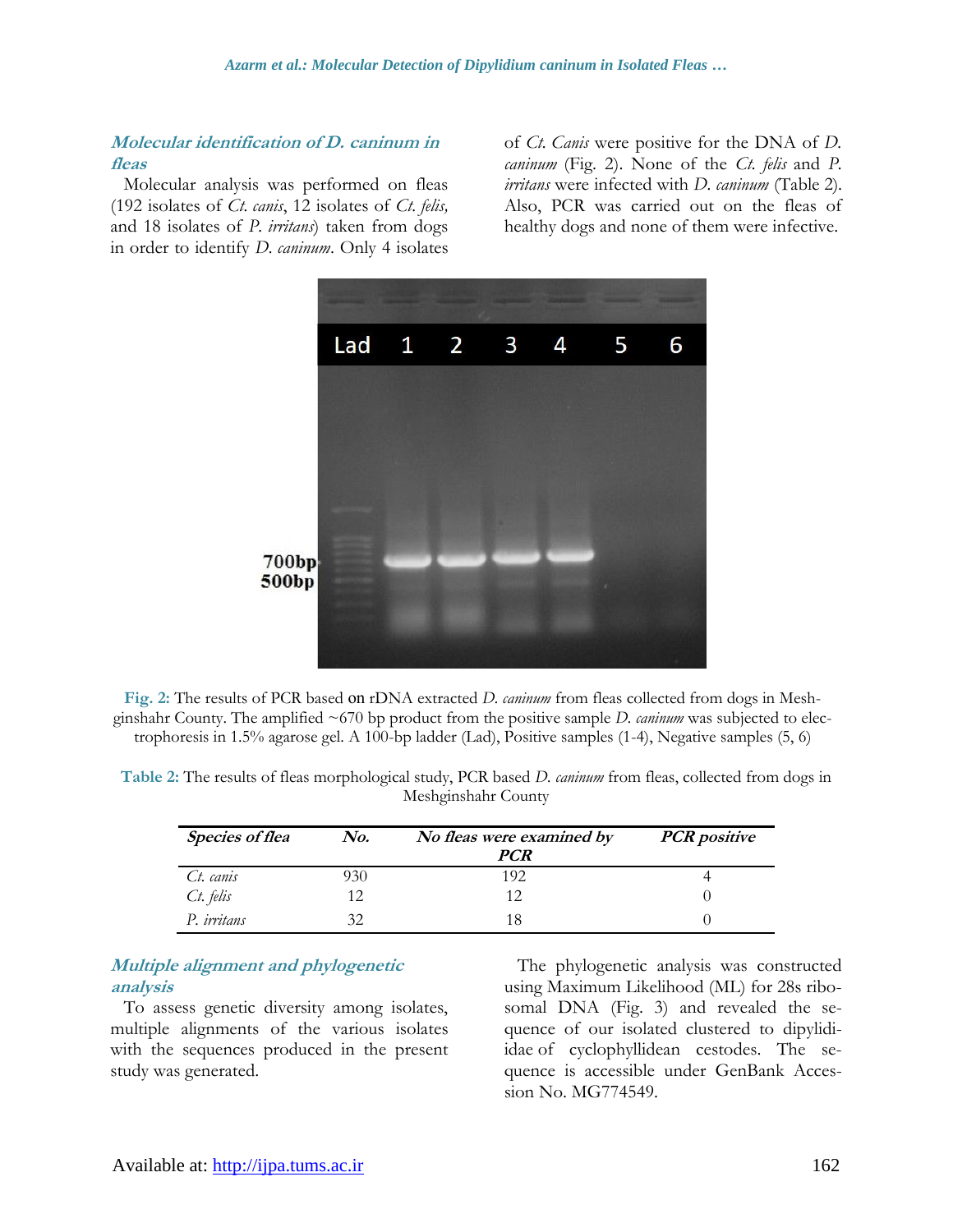

**Fig. 3:** Phylogenetic relationships based on 28s ribosomal DNA sequences of various orders of Eucestoda inferred by the maximum likelihood (ML) algorithm. Maximum likelihood algorithms employing bootstrapping of more than 500 replicates. The number above branches are bootstrap values greater than 75%

#### **Discussion**

There are many reasons that fleas might represent efficient agents for the natural transfer of infective pathogens. Some of them include the duration of blood feeding, the mode of obtaining blood, digestion, and contact with the host, and frequency of host exchange. In this study, 42 Sheepdogs (20 females and 22 males) from Meshkinshahr district in Ardabil province were examined for *D. caninum*. In a systematic analysis conducted in Iran, the rate of infection of *D. caninum* was estimated at 20.45% of dogs in Iran (13). The prevalence of this infection among dogs have been reported in Mexico (2.3-2.8%) (14), Italy (0.7%) (15), Nigeria (0.2-75%) (16–19), Brazil (36.8- 45.7%) (20–23), India (23.33%) (24) and Poland  $(4.07\%)$   $(25)$ .

A total of 947 fleas were identified in three genera including *Ct. canis* (95.48%), *Ct. felis* (1.24%), and *P. irritans* (3.28%). In a study conducted in 2010 in Iran, contrary to this study, *Ct. felis* and *P. irritans* had the highest frequency (42% and 26.5%, respectively) compared to *Ct. canis* (16.5%) (26). The prevalence of *Ct. felis* and *P. irritans* isolated from dogs in different parts of Europe was 76.4%, 7.5%, and 15.9%, respectively (12). In contrast to our study and that of Europe, in the United States, *Ct. felis* has the highest frequency (61%) compared to the two *Ct. canis* (21.2%) and *P. irritans* (12.7%) (27).

Based on dissection and microscopic examination of the fleas for searching cysticercoid larvae of *Dipylidium*, Hinaidy (1991) examined fleas of cats and dogs in Austria. He reported flea infestation with cysticercoid of *D. caninum*  at rates of 2.3% in *Ct. felis* of cats, 1.2% of

.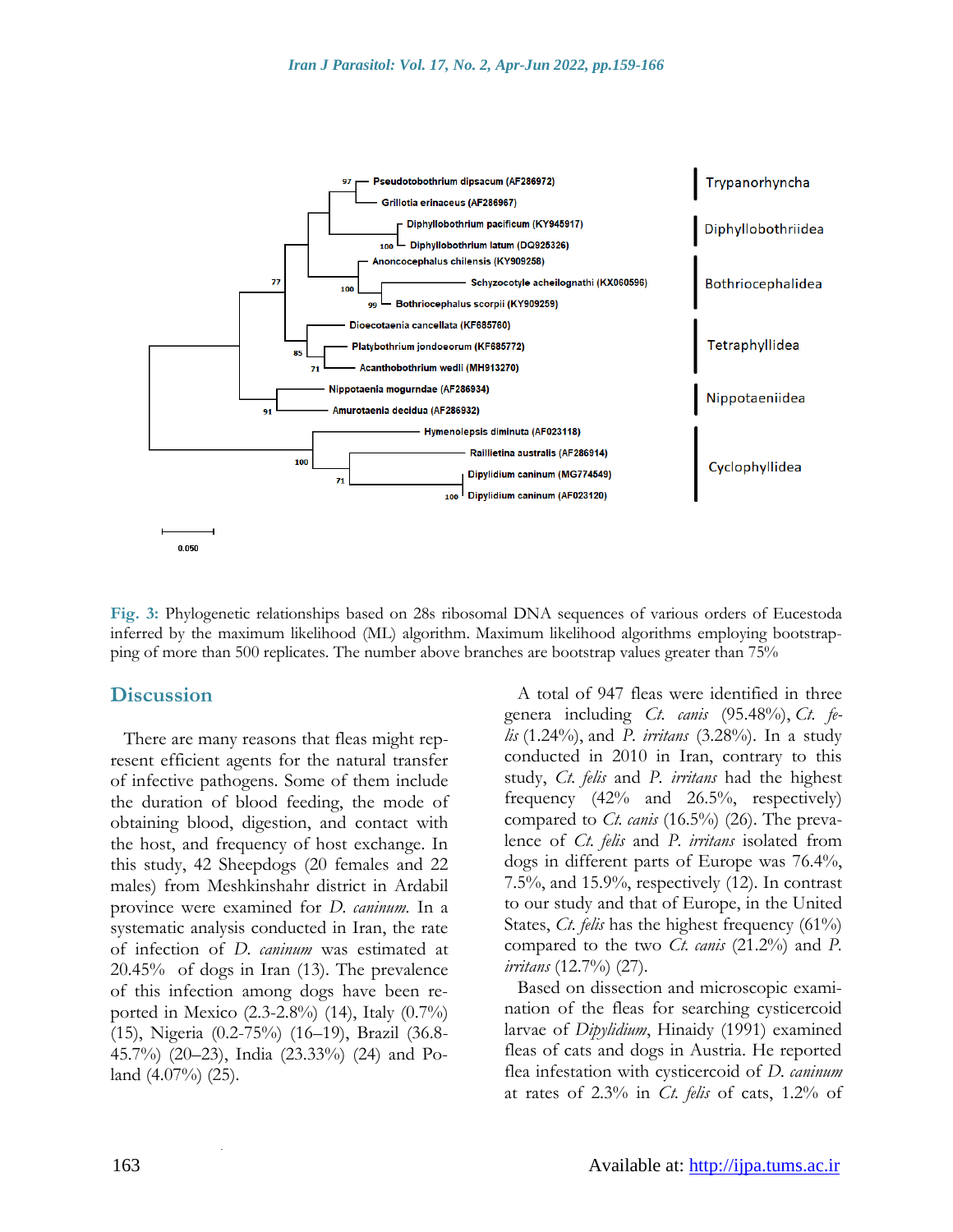dogs, and 3.1% in *Ct. canis* of dogs (28). In another study, *Ct. felis* from dogs, were dissected and examined for the presence of cysticercoid in Brazil. The percentage of flea infestation was 0.4 (29).

This is the first molecular study on fleas of dogs for the detection of cysticercoid larvae of *D. caninum* in Iran. PCR assay, detected *D. caninum* in 4/192 (2.08%) cases of *Ct. canis.* No positive samples were observed in *Ct. felis* and *P. irritans* isolates*.* Furthermore, none of the fleas isolated from healthy dogs were infected with cysticercoid larvae of *D. caninum*. Based on PCR detection of *D. caninum* DNA in *Ct. felis* fleas collected from cats, the infection rates of the parasite in fleas have been calculated in Europe 2.23%, the Czech Republic 3.13%, France 1.05%, Germany 1.44%, Hungary 5.79%, Portugal 0.68%, Romania 16.67% and Slovenia 1.26%. In dogs, the infection rates of the parasite in fleas have been calculated in Europe 5.2%, France 3.63%, Sicily (Italy) 14.39%, and in Albania, Bulgaria, Germany, Hungary, Romania 0% (12).

There is a low risk for dipylidiasis in humans and most of the reported cases are related to infants and children (30). It is either due to the more resistance of adults to *D. caninum* or the higher probability of accidental ingestion of a contaminated flea by children. The parasite's load on humans is directly related to the number of cysticercoid larvae in the flea and the number of swallowed fleas because the parasite does not multiply in the human body (31,32). So far, there have been numerous reports of infection in infants and children from around the world, including the United States (33), Poland (34), Chile (32), China (35), and Greece (36). However, there are reports of human dipylidiasis in adults (37,38). Risk factors for infection include contact with animals, contaminated soil, and public playgrounds (38). Ground contamination has been directly linked to stray and free-ranging animals, which are less health-friendly. Collecting stray animals, such as dogs and cats, from urban areas and providing veterinary care for them will increase public health and will reduce the risk of transmitting zoonotic infections.

### **Conclusion**

The parasite found in *Ctenocephalides* fleas highlights the need to establish a regular control program for flea and *Dipylidium* of dogs in Meshkinshahr.

### **Acknowledgements**

The present work is part of an MSc thesis, funded by Tarbiat Modares University. The authors would like to thank Mrs. F. Baghkhani for her laboratory support and cooperation.

### **Conflict of interest**

The authors declare no conflict of interest.

### **References**

- 1. Nelder MP, Reeves WK. Ectoparasites of road-killed vertebrates in northwestern South Carolina, USA. Vet Parasitol. 2005, 129: 313– 322.
- 2. Scott DW, Miller WH Jr., Griffin CE. Muller and Kirk's Small Animal Dermatology, 6th ed., 1,528 pp. W. B. Saunders Company, Philadelphia, PA, 2001. ISBN: 0-7216-7618-9.
- 3. Whiting MF, Whiting AS, Hastriter MW, Dittmar K. A molecular phylogeny of fleas (Insecta: Siphonaptera): Origins and host associations. Cladistics 2008, 24:1–32. doi:10.1111/j.1096-0031.2008.00211.x.
- 4. Bitam I, Dittmar K, Parola P, Whiting MF, Raoult D. Fleas and flea-borne diseases. Int J Infect Dis. 2010, 14:667–676. doi:10.1016/j.ijid.2009.11.011.
- 5. Pérez-Martínez L, Venzal JM, González-Acuña D, Portillo A, Blanco JR, Oteo JA. *Bartonella rochalimae* and other *Bartonella* spp. in fleas, Chile. Emerg Infect Dis. 2009, 15:1150–1152. doi:10.3201/eid1507.081570.
- 6. Guaguère E, Beugnet F. Parasitic skin conditions, In: A Practical Guide to Canine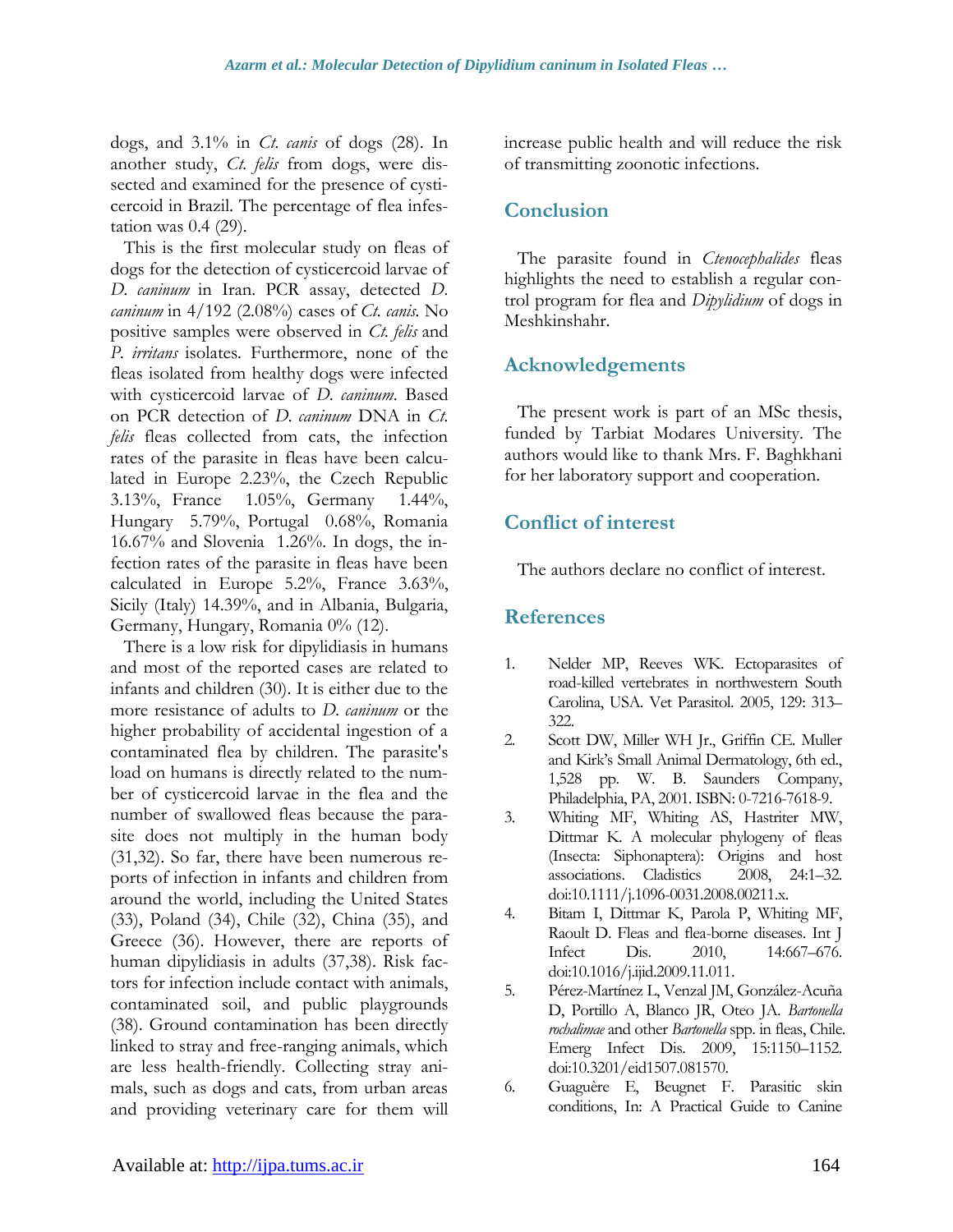Dermatology. 2008, Guaguère E, Prélaud P, Craig M, Editors. Kalianxis: Paris. p. 179–226.

- 7. Chappell CL, Enos JP, Penn HM. *Dipylidium caninum*, an under-recognized infection in infants and children. Pediatr Infect Dis J. 1990, 9:745–747.
- 8. Fourie JJ, Crafford D, Horak IG, Stanneck D. Prophylactic treatment of flea-infested cats with an imidacloprid/ flumethrin collar to forestall infection with *Dipylidium caninum*. Parasit Vectors. 2012, 5:151. doi:10.1186/1756- 3305-5-151.
- 9. Mohebali M. Visceral leishmaniasis in Iran: Review of the epidemiological and clinical features. Iran J Parasitol. 2013, 8:348–358.
- 10. Centers for Disease Control and Prevention (U.S.). Pictorial keys to arthropods, reptiles, birds, and mammals of public health significance, Atlanta, Ga. : Department of Health & Human Services, Centers for Disease Control and Prefention, 2003.
- 11. Ish-Horowicz D, Burke JF. Rapid and efficient cosmid cloning. Nucleic Acids Res. 1981, 9:2989–2998. doi:10.1093/nar/9.13.2989.
- 12. Beugnet F, Labuschagne M, Fourie J, et al. Occurrence of *Dipylidium caninum* in fleas from client-owned cats and dogs in Europe using a new PCR detection assay. Vet Parasitol. 2014, 205:300–306. doi:10.1016/j.vetpar.2014.06.008.
- 13. Sarvi S, Daryani A, Sharif M, Rahimi MT, Kohansal MH, Mirshafiee S, Siyadatpanah A, Hosseini SA, Gholami S. Zoonotic intestinal parasites of carnivores: A systematic review in Iran. Vet World. 2018, 11:58–65. doi:10.14202/vetworld.2018.58-65.
- 14. Rodríguez-Vivas RI, Gutierrez-Ruiz E, Bolio-González ME, et al. An epidemiological study of intestinal parasites of dogs from Yucatan, Mexico, and their risk to public health. Vector-Borne Zoonotic Dis. 2011, 11:1141–1144. doi:10.1089/vbz.2010.0232.
- 15. Traversa D, Di Cesare A, Simonato G, et al. Zoonotic intestinal parasites and vector-borne pathogens in Italian shelter and kennel dogs. Comp Immunol Microbiol Infect Dis. 2017, 51:69–75. doi:10.1016/j.cimid.2017.04.003.
- 16. Edosomwan EU, Chinweuba CR. A survey on helminth parasites of dogs in Benin city, Edo State, Nigeria. J Vet Med Anim Heal. 2012, 4:56–60.
- 17. Sowemimo OA, Asaolu SO. Epidemiology of

.

intestinal helminth parasites of dogs in Ibadan, Nigeria. J Helminthol. 2008, 82:89–93. doi:10.1017/S0022149X07875924.

- 18. Umar YA. Intestinal helminthoses in dogs in Kaduna metropolis, Kaduna State, Nigeria. Iran J Parasitol. 2009, 4:34–39.
- 19. Ugbomoiko US, Ariza L, Heukelbach J. Parasites of importance for human health in Nigerian dogs: High prevalence and limited knowledge of pet owners. BMC Vet Res. 2008, 4:49. doi:10.1186/1746-6148-4-49.
- 20. Dantas-Torres F. Canine vector-borne diseases in Brazil Parasit Vectors, 2008, 1:25. doi:10.1186/1756-3305-1-25.
- 21. Klimpel S, Heukelbach J, Pothmann D, Rückert S. Gastrointestinal and ectoparasites from urban stray dogs in Fortaleza (Brazil): High infection risk for humans?. Parasitol Res. 2010, 107:713–719. doi:10.1007/s00436-010- 1926-7.
- 22. Heukelbach J, Frank R, Ariza L, et al. High prevalence of intestinal infections and ectoparasites in dogs, Minas Gerais State (southeast Brazil). Parasitol Res. 2012, 111:1913–1921. doi:10.1007/s00436-012-3037- 0.
- 23. Dantas-Torres F, Otranto D. Dogs, cats, parasites, and humans in Brazil: Opening the black box. Parasit Vectors. 2014, 7:22. doi:10.1186/1756-3305-7-22.
- 24. Devi S, Deka DK, Neog R, Islam S, Upadhyaya TN, Das M. *Dipylidium caninum* in dogs and screening of fleas as possible vectors in Greater Guwahati. J Vet Parasitol. 2011, 25:76–78.
- 25. Tylkowska A, Pilarczyk B, Gregorczyk A, Templin E. Gastrointestinal helminths of dogs in Western Pomerania, Poland. Wiadomości Parazytol. 2010, 56:269-276.
- 26. Tavassoli M, Ahmadi A, Imani A, Ahmadiara E, Javadi S, Hadian M. Survey of flea infestation in dogs in different geographical regions of Iran. Korean J Parasitol. 2010, 48:145–149. doi:10.3347/kjp.2010.48.2.145.
- 27. Durden LA, Judy TN, Martin JE, Spedding LS. Fleas parasitizing domestic dogs in Georgia, USA: Species composition and seasonal abundance. Vet Parasitol. 2005, 130:157–162. doi:10.1016/j.vetpar.2005.03.016.
- 28. Hinaidy, HK. Beitrag zur Biologie des *Dipylidium caninum*. J Vet Med. 1991, 38: 329–